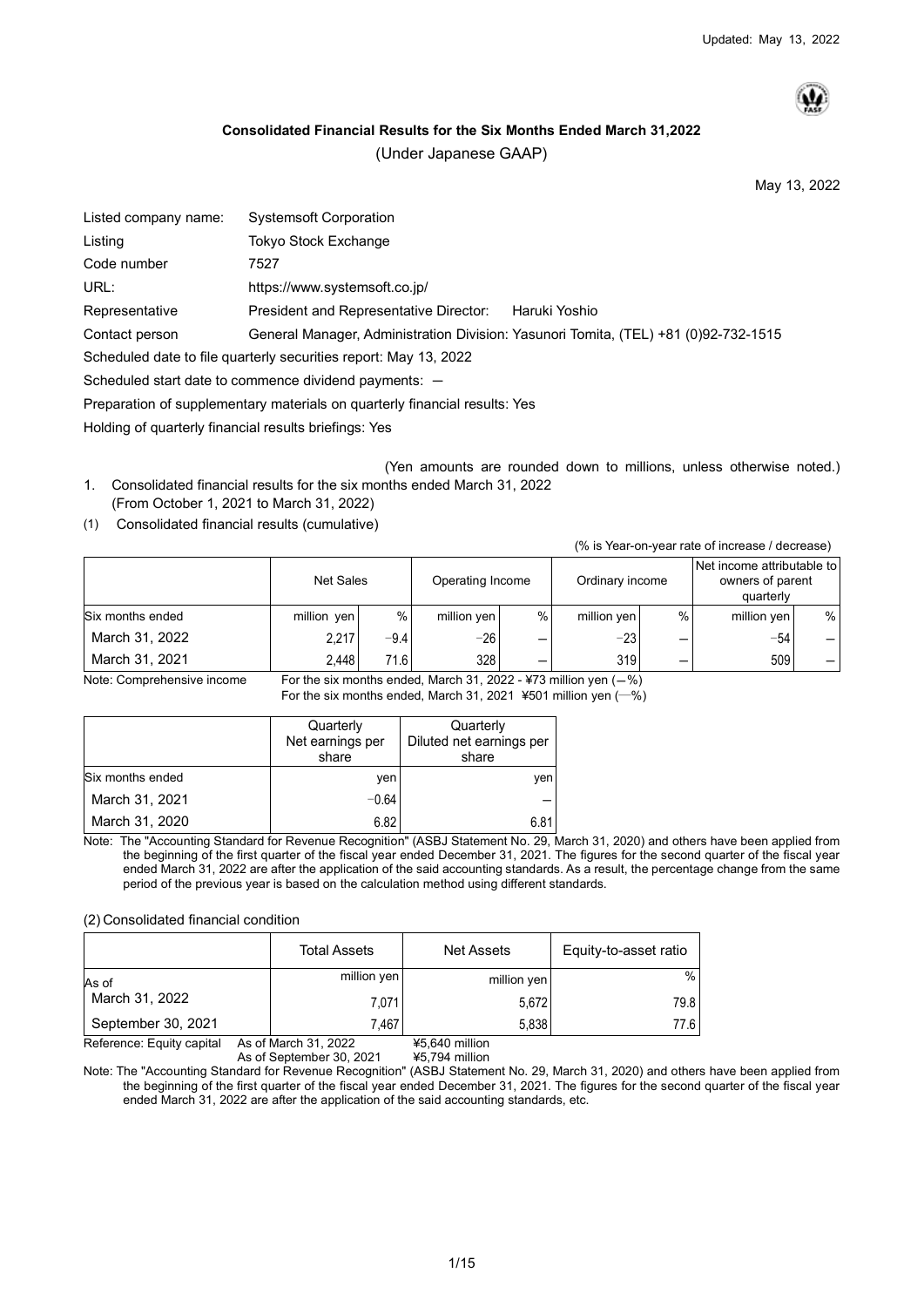## 2. Cash dividends

|                                                        |     |                                      | Annual dividends  |                 |       |
|--------------------------------------------------------|-----|--------------------------------------|-------------------|-----------------|-------|
|                                                        |     | First quarter-end Second quarter-end | Third quarter-end | Fiscal year-end | Total |
| Fiscal year ended                                      | yen | yen                                  | yen               | yen             | yen   |
| September 30, 2021                                     |     | 0.00                                 |                   | 2.00            | 2.00  |
| Fiscal year ending                                     |     |                                      |                   |                 |       |
| September 30, 2022                                     |     | 0.001                                |                   |                 |       |
| Fiscal year ending<br>September 30, 2022<br>(Forecast) |     |                                      |                   |                 |       |

Note: Revision to the forecast of cash dividends most recently announced: None

The year-end dividend for the fiscal year ending September 30, 2022 is undecided at this time.

3. Forecast of consolidated financial results for the fiscal year ending September 30, 2022 (October 1, 2021 – September 30, 2022)

|  |  | (% increase or decrease from the previous year) |  |  |
|--|--|-------------------------------------------------|--|--|
|  |  |                                                 |  |  |

|           | Sales       |    | Operating income |     | Ordinary income |     | Profit attributable to $\mathsf{L}$<br>owners of parent |         | Earnings per share |
|-----------|-------------|----|------------------|-----|-----------------|-----|---------------------------------------------------------|---------|--------------------|
|           | million yen | %  | million ven      | %   | million ven     | %   | million yen                                             | $\%$    | yen l              |
| Full-vear | 5.000       | .6 | 400              | 5.9 | 370             | 8.0 | 220                                                     | $-54.5$ | 2.62               |

Note: 1. Revisions to the most recently announced earnings forecasts: None

2. The Company has applied the "Accounting Standard for Revenue Recognition" (ASBJ Statement No. 29, March 31, 2020), etc. from the beginning of the current first quarter consolidated accounting period. As a result, the above forecast of consolidated financial results is based on the figures after the application of these accounting standards. As a result, the percentage change from the previous fiscal year is based on a different calculation method.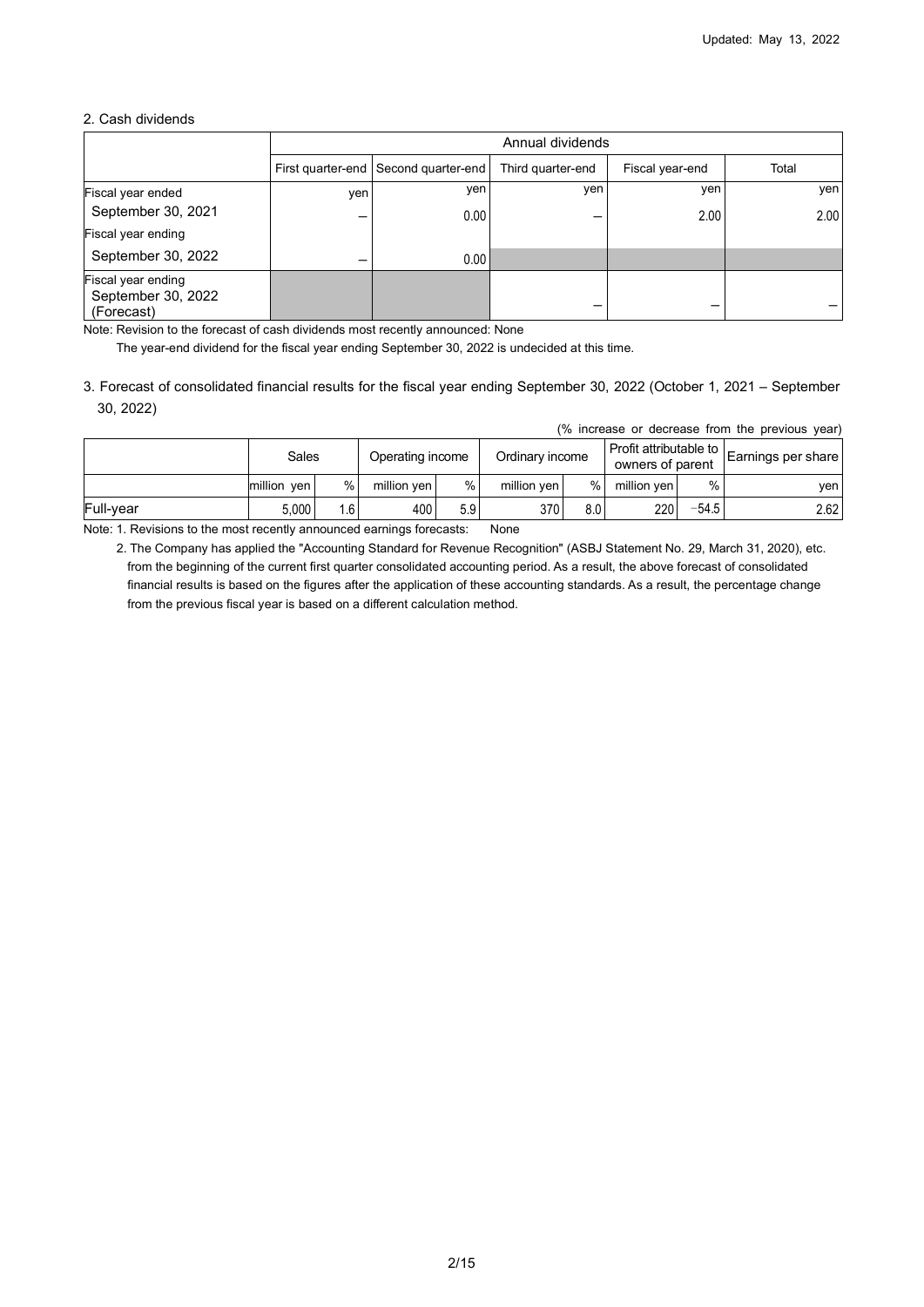\* Notes

- (1) Changes in significant subsidiaries during the period (changes in specified subsidiaries resulting in the change in scope of consolidation): None
- (2) Adoption of accounting treatment specific to the preparation of quarterly consolidated financial statements: None
- (3) Changes in accounting policies, changes in accounting estimates, and re-display of amendments
	- (i) Changes in accounting policies due to revisions to accounting standards: Yes
	- (ii) Changes in accounting policies due to other reasons: None
	- (iii) Changes in accounting estimates: None
	- (iv) Retrospective restatement: None

(\*) For details, please refer to "1. Quarterly Consolidated Financial Statements and Key Notes (4) Notes on quarterly consolidated financial statements (Change in accounting policy)" on [page 11](#page-10-0) of the supplemental document.

- (4) Number of issued shares (common shares)
	- (i) Total number of issued shares at the end of the period (including treasury shares)

| l As of March 31. 2022 | 84.834.140 shares |
|------------------------|-------------------|
| I As of March 31. 2021 | 84.136.240 shares |

(ii) Number of treasury shares at the end of the period

| As of March 31, 2022 | 31.924 shares |
|----------------------|---------------|
| As of March 31, 2021 | 31.864 shares |

(iii) Average number of shares outstanding during the period (cumulative from the beginning of the fiscal year)

| Six months ended March 31, 2022   | 84.614.347 shares |
|-----------------------------------|-------------------|
| I Six months ended March 31, 2021 | 74.731.920 shares |

\*Quarterly financial results reports are exempt from quarterly review conducted by certified public accountants or an audit corporation.

\*Proper use of earnings forecasts, and other special matters

Forward-looking statements, such as each business outlook, described in this document are based on information currently obtained by the Company and certain assumptions that it deems reasonable, and are not to the effect that the Company promises to achieve such results. Actual results may differ materially due to various factors.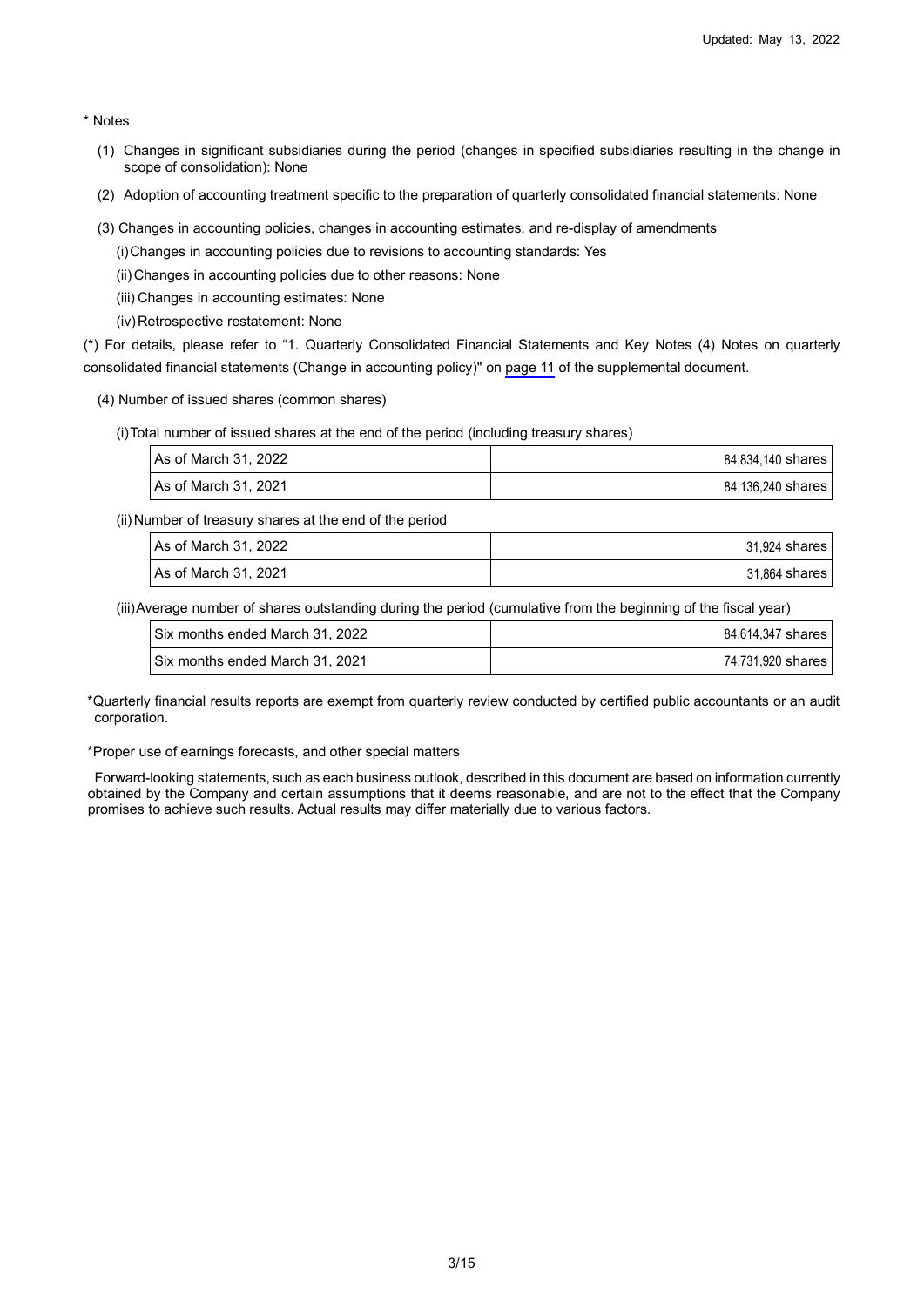# Table of Contents

| (2) Quarterly Consolidated Statements of Income and Quarterly Consolidated Comprehensive Income |    |
|-------------------------------------------------------------------------------------------------|----|
|                                                                                                 |    |
|                                                                                                 |    |
|                                                                                                 |    |
| (Notes on going concern assumptions)                                                            | 11 |
| (Notes on significant changes in the amount of shareholders' equity)                            | 11 |
| (Change in accounting policy)                                                                   | 11 |
| (Information by Segment)                                                                        | 13 |
| (Significant subsequent events)                                                                 | 15 |
|                                                                                                 |    |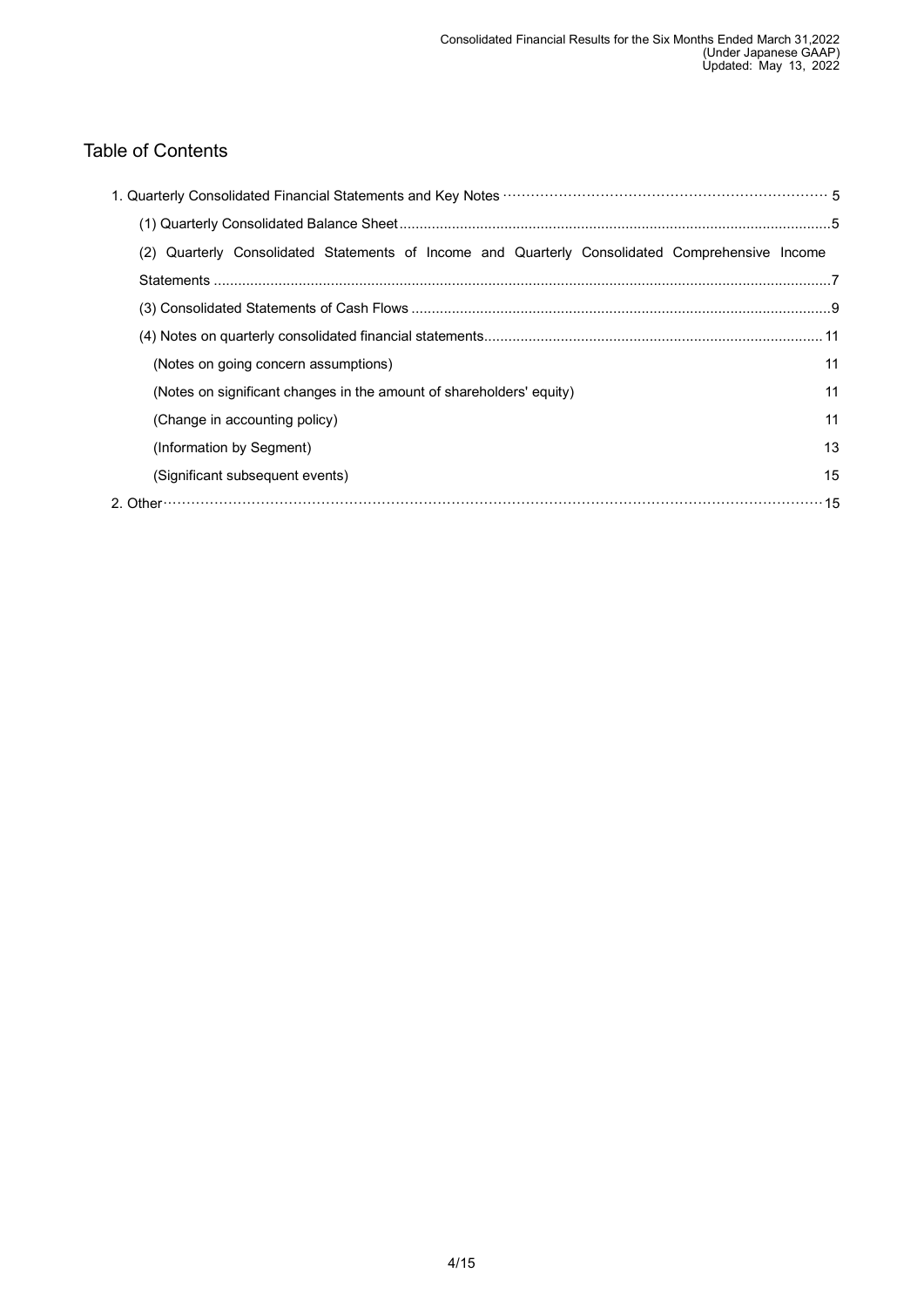# <span id="page-4-0"></span>1. Quarterly Consolidated Financial Statements and Key Notes

# <span id="page-4-1"></span>(1) Quarterly Consolidated Balance Sheet

|                                                            |                                                                                        | (Unit: thousand yen)                                                          |
|------------------------------------------------------------|----------------------------------------------------------------------------------------|-------------------------------------------------------------------------------|
|                                                            | Fiscal year ended<br>September 30, 2021<br>(October 31, 2020 to<br>September 30, 2021) | Six months ended<br>March 31, 2022<br>(October 31, 2021 to<br>March 31, 2022) |
| <b>ASSETS</b>                                              |                                                                                        |                                                                               |
| <b>Current assets</b>                                      |                                                                                        |                                                                               |
| Cash and deposits                                          | 2,081,361                                                                              | 1,227,297                                                                     |
| Notes and accounts receivable                              | 1,678,727                                                                              |                                                                               |
| Notes and accounts receivable-trade and<br>contract assets |                                                                                        | 2,148,361                                                                     |
| Work in progress                                           | 122,725                                                                                | 188,242                                                                       |
| Raw materials and stored products                          | 21                                                                                     | 71                                                                            |
| Other                                                      | 281,093                                                                                | 359,847                                                                       |
| Reserve for bad loans                                      | $-5,397$                                                                               | $-5,397$                                                                      |
| Total current assets                                       | 4,158,531                                                                              | 3,918,422                                                                     |
| <b>Fixed assets</b>                                        |                                                                                        |                                                                               |
| Tangible fixed assets                                      |                                                                                        |                                                                               |
| Property, plant and equipment (net)                        | 27,853                                                                                 | 28,753                                                                        |
| Tools, furniture and fixtures (net)                        | 19,318                                                                                 | 18,136                                                                        |
| Total tangible fixed assets                                | 47,172                                                                                 | 46,889                                                                        |
| Intangible fixed assets                                    |                                                                                        |                                                                               |
| Goodwill                                                   | 2,044,403                                                                              | 1,981,053                                                                     |
| Other                                                      | 414,314                                                                                | 385,673                                                                       |
| Total intangible assets                                    | 2,458,718                                                                              | 2,366,726                                                                     |
| Investments and other assets                               | 803,055                                                                                | 739,522                                                                       |
| <b>Total fixed assets</b>                                  | 3,308,946                                                                              | 3,153,139                                                                     |
| <b>Total assets</b>                                        | 7,467,478                                                                              | 7,071,562                                                                     |
| <b>LIABILITIES AND EQUITY</b>                              |                                                                                        |                                                                               |
| <b>Current liabilities</b>                                 |                                                                                        |                                                                               |
| Notes and accounts payable                                 | 436,292                                                                                | 447,927                                                                       |
| Short-term loans payable                                   | 200,000                                                                                | 100,000                                                                       |
| Income taxes payable                                       | 82,010                                                                                 | 26,243                                                                        |
| Order loss reserve                                         | 4,929                                                                                  | 4,929                                                                         |
| Other                                                      | 379,880                                                                                | 345,085                                                                       |
| <b>Total current liabilities</b>                           | 1,103,113                                                                              | 924,186                                                                       |
| <b>Fixed liabilities</b>                                   |                                                                                        |                                                                               |
| <b>Bonds</b>                                               | 380,000                                                                                | 330,000                                                                       |
| Asset retirement obligations                               | 10,145                                                                                 | 10,160                                                                        |
| Other                                                      | 135,696                                                                                | 134,949                                                                       |
| <b>Total fixed liabilities</b>                             | 525,841                                                                                | 475,110                                                                       |
| <b>Total liabilities</b>                                   | 1,628,954                                                                              | 1,399,296                                                                     |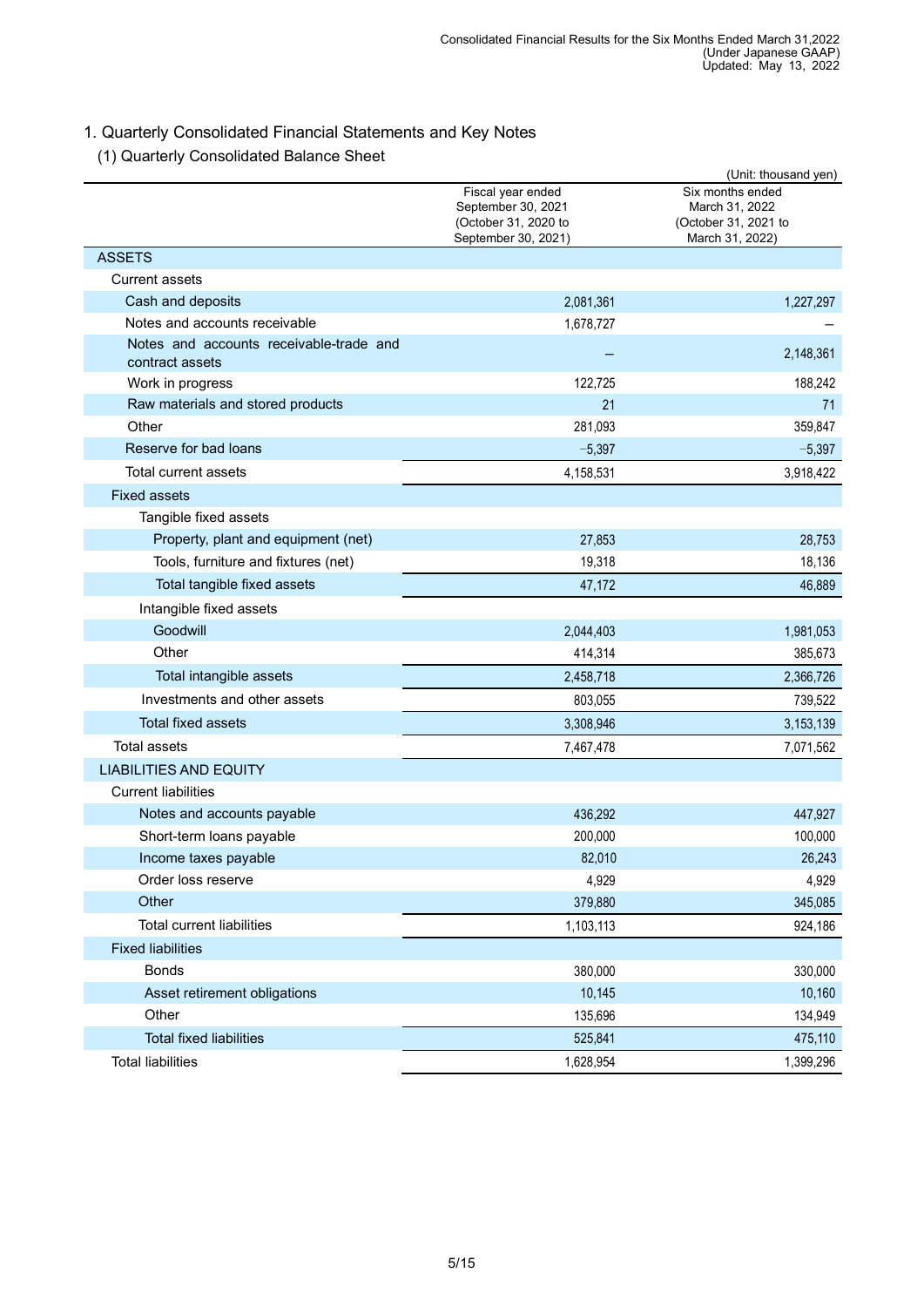|                                                     |                                                                                        | (Unit: thousand yen)                                                         |
|-----------------------------------------------------|----------------------------------------------------------------------------------------|------------------------------------------------------------------------------|
|                                                     | Fiscal year ended<br>September 30, 2021<br>(October 31, 2020 to<br>September 30, 2021) | Six months ended<br>March 31, 2022<br>(October 1, 2021 to<br>March 31, 2022) |
| Equity                                              |                                                                                        |                                                                              |
| Shareholders' equity                                |                                                                                        |                                                                              |
| Capital                                             | 1,663,904                                                                              | 1,706,476                                                                    |
| Capital surplus                                     | 3,879,259                                                                              | 3,712,343                                                                    |
| Retained earnings                                   | 278,103                                                                                | 266,867                                                                      |
| Treasury stock                                      | $-8,064$                                                                               | $-8,071$                                                                     |
| Total shareholders' equity                          | 5,813,203                                                                              | 5,677,616                                                                    |
| Accumulated other comprehensive<br>income<br>(loss) |                                                                                        |                                                                              |
| Other securities valuation differences              | $-2,523$                                                                               | 5,279                                                                        |
| Exchange conversion adjustment account              | $-15,743$                                                                              | $-42,892$                                                                    |
| Total other comprehensive income                    | $-18,266$                                                                              | $-37,613$                                                                    |
| Stock acquisition rights                            | 35,686                                                                                 | 24,519                                                                       |
| Non-controlling interests                           | 7,900                                                                                  | 7,742                                                                        |
| Total net assets                                    | 5,838,523                                                                              | 5,672,265                                                                    |
| Total liabilities and net assets                    | 7,467,478                                                                              | 7,071,562                                                                    |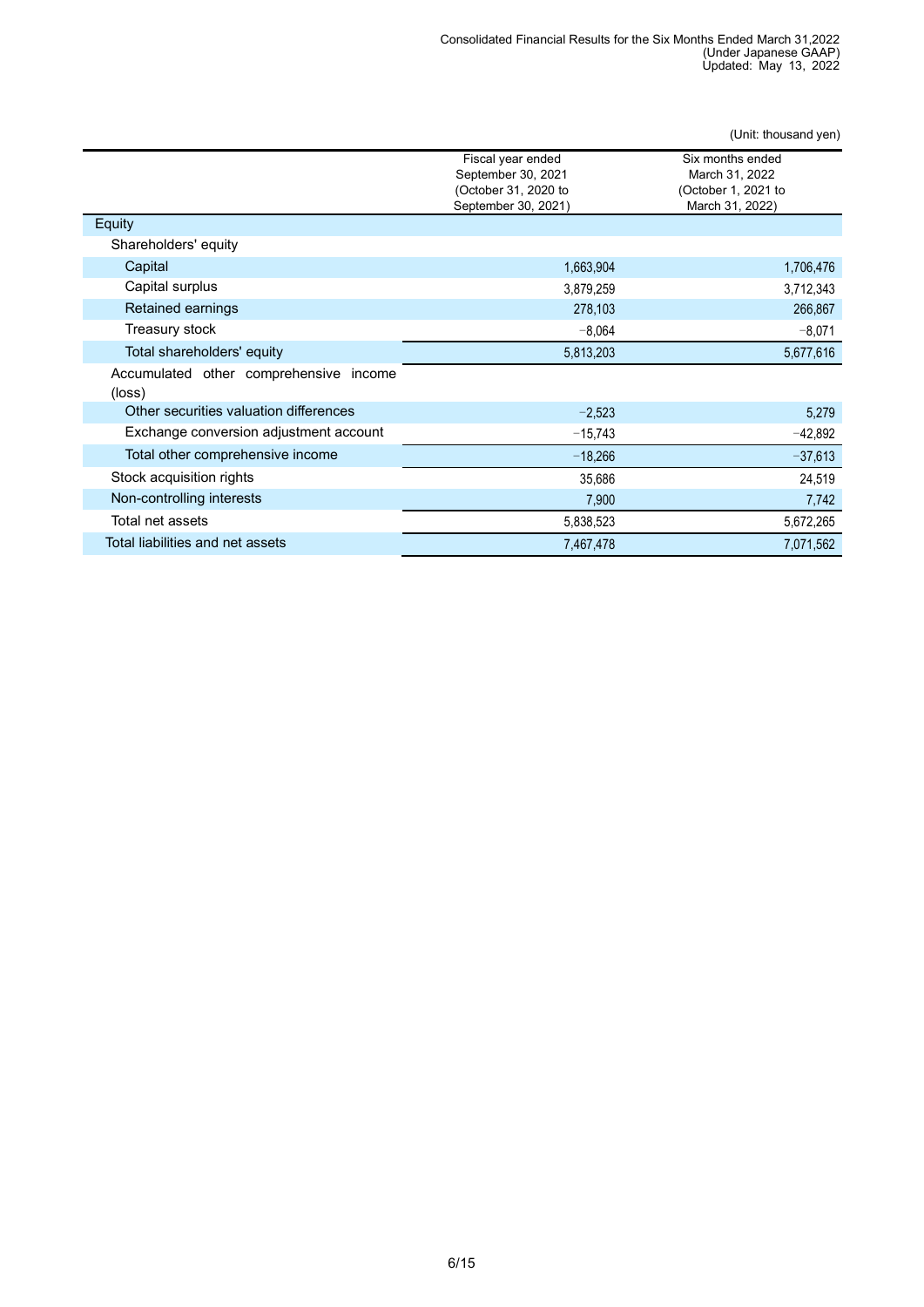<span id="page-6-0"></span>(2) Quarterly Consolidated Statements of Income and Quarterly Consolidated Comprehensive Income **Statements** 

Quarterly Consolidated Statement of Income

Cumulative period for consolidated second quarter, six months ended March 31, 2022

|                                                                                             |                                                                                       | (Unit: Thousand yen)                                                                 |
|---------------------------------------------------------------------------------------------|---------------------------------------------------------------------------------------|--------------------------------------------------------------------------------------|
|                                                                                             | Previous six months ended<br>March 31, 2021<br>(October 1, 2020 to<br>March 31, 2021) | Current six months ended<br>March 31, 2022<br>(October 1, 2021 to<br>March 31, 2022) |
| Sales                                                                                       | 2,448,693                                                                             | 2,217,842                                                                            |
| Cost of sales                                                                               | 1,669,878                                                                             | 1,771,063                                                                            |
| Gross profit                                                                                | 778,815                                                                               | 446,779                                                                              |
| Selling, general and administrative expenses                                                | 449,951                                                                               | 473,674                                                                              |
| Operating income                                                                            | 328,863                                                                               | $-26,894$                                                                            |
| Non-operating income                                                                        |                                                                                       |                                                                                      |
| Interest income                                                                             | 1,298                                                                                 | 274                                                                                  |
| Dividend received                                                                           | 247                                                                                   | 275                                                                                  |
| Foreign exchange gains                                                                      | 13,286                                                                                | 28,271                                                                               |
| Subsidy income                                                                              | 1,722                                                                                 | 3,203                                                                                |
| Consulting revenue                                                                          | 7,500                                                                                 | 1,250                                                                                |
| Other                                                                                       | 357                                                                                   | 496                                                                                  |
| Total non-operating income                                                                  | 24,413                                                                                | 33,770                                                                               |
| Non-operating expenses                                                                      |                                                                                       |                                                                                      |
| Interest expenses                                                                           | 4,395                                                                                 | 7,938                                                                                |
| Fees                                                                                        | 24,096                                                                                | 12,029                                                                               |
| Other                                                                                       | 5,748                                                                                 | 10,559                                                                               |
| Total non-operating expenses                                                                | 34,240                                                                                | 30,527                                                                               |
| Ordinary income                                                                             | 319,036                                                                               | $-23,651$                                                                            |
| Extraordinary gains                                                                         |                                                                                       |                                                                                      |
| Gain on sales of investment securities                                                      |                                                                                       | 3,414                                                                                |
| Marginal gain on step acquisitions                                                          | 238,106                                                                               |                                                                                      |
| Total extraordinary gains                                                                   | 238,106                                                                               | 3,414                                                                                |
| <b>Extraordinary loss</b>                                                                   |                                                                                       |                                                                                      |
| Fixed assets retirement losses                                                              | 1,730                                                                                 |                                                                                      |
| Loss on sales of investment securities                                                      |                                                                                       | 3,063                                                                                |
| Loss on valuation of investment securities                                                  |                                                                                       | 2,068                                                                                |
| Loss on store closing                                                                       |                                                                                       | 13,037                                                                               |
| Total extraordinary loss                                                                    | 1,730                                                                                 | 18,168                                                                               |
| Quarterly net Income before taxes or net loss<br>before adjustments to taxes, etc           | 555,411                                                                               | $-38,405$                                                                            |
| Corporate tax, municipal tax and business taxes                                             | 46,149                                                                                | 15,961                                                                               |
| Adjustment to corporate taxes, etc                                                          | $-540$                                                                                |                                                                                      |
| Total corporate taxes, etc.                                                                 | 45,609                                                                                | 15,961                                                                               |
| Quarterly net income or quarterly net loss                                                  | 509,802                                                                               | $-54,366$                                                                            |
| Quarterly net loss attributable to non-controlling<br>shareholders                          | $-138$                                                                                | $-157$                                                                               |
| Net income attributable to owners of parent or net<br>loss attributable to owners of parent | 509,940                                                                               | $-54,209$                                                                            |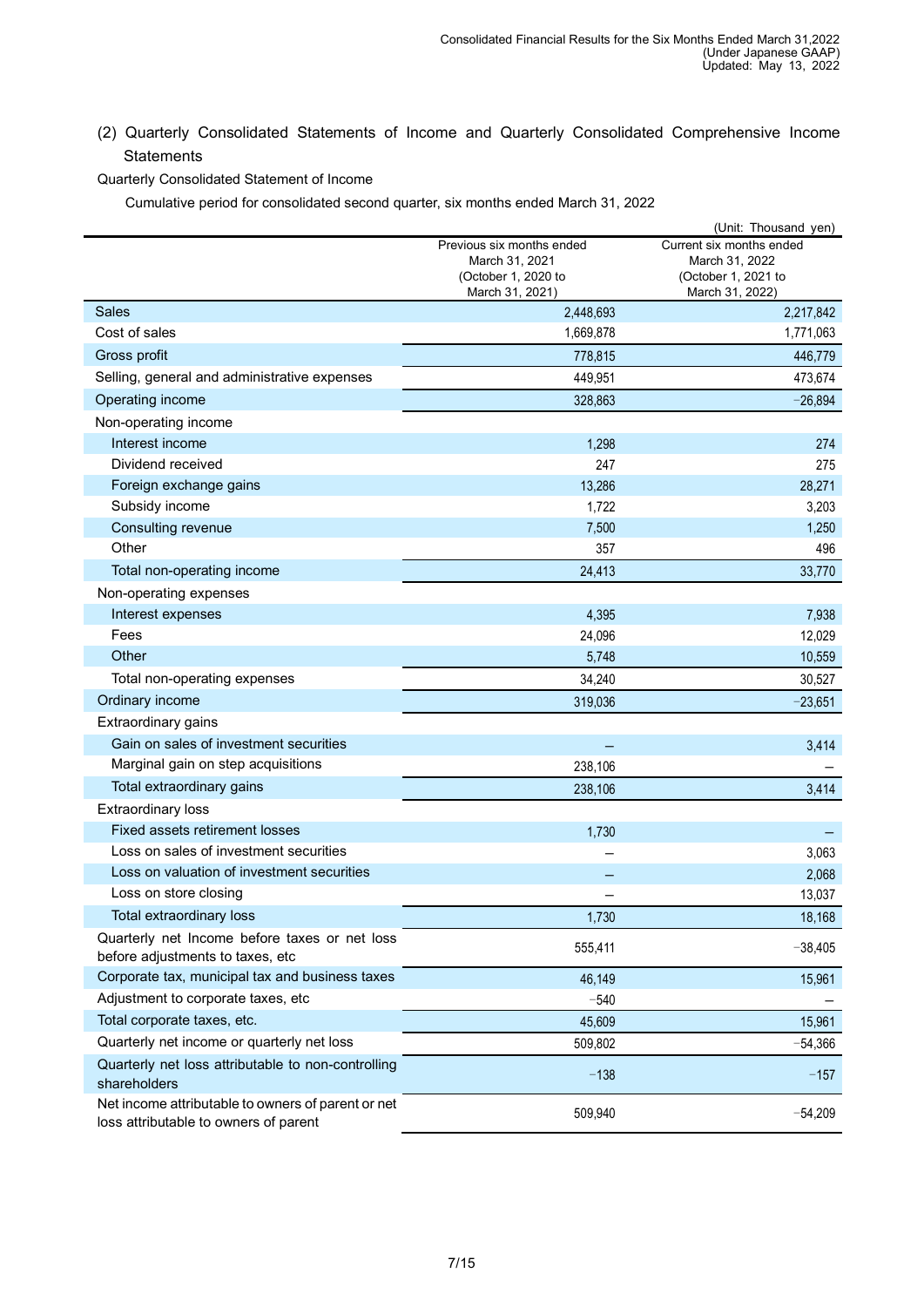Consolidated quarterly statements of comprehensive income

Cumulative period for consolidated first quarter, six months ended March 31, 2022

|                                           |                           | (Unit: Thousand yen)     |
|-------------------------------------------|---------------------------|--------------------------|
|                                           | Previous six months ended | Current six months ended |
|                                           | March 31, 2021            | March 31, 2022           |
|                                           | (October 1, 2020 to       | (October 1, 2021 to      |
|                                           | March 31, 2021)           | March 31, 2022)          |
| Quarterly net income                      | 509,802                   | $-54.366$                |
| Other comprehensive income                |                           |                          |
| Other securities valuation difference     | 4,542                     | 7,802                    |
| Exchange conversion adjustment account    | $-12,518$                 | $-27,149$                |
| Total other comprehensive income          | $-7,976$                  | $-19,346$                |
| Quarterly comprehensive income            | 501,826                   | $-73,713$                |
| (Breakdown)                               |                           |                          |
| Quarterly comprehensive income for owners | 501,964                   | $-73,555$                |
| of parent                                 |                           |                          |
| Quarterly comprehensive income for        | $-138$                    | $-157$                   |
| non-controlling shareholders              |                           |                          |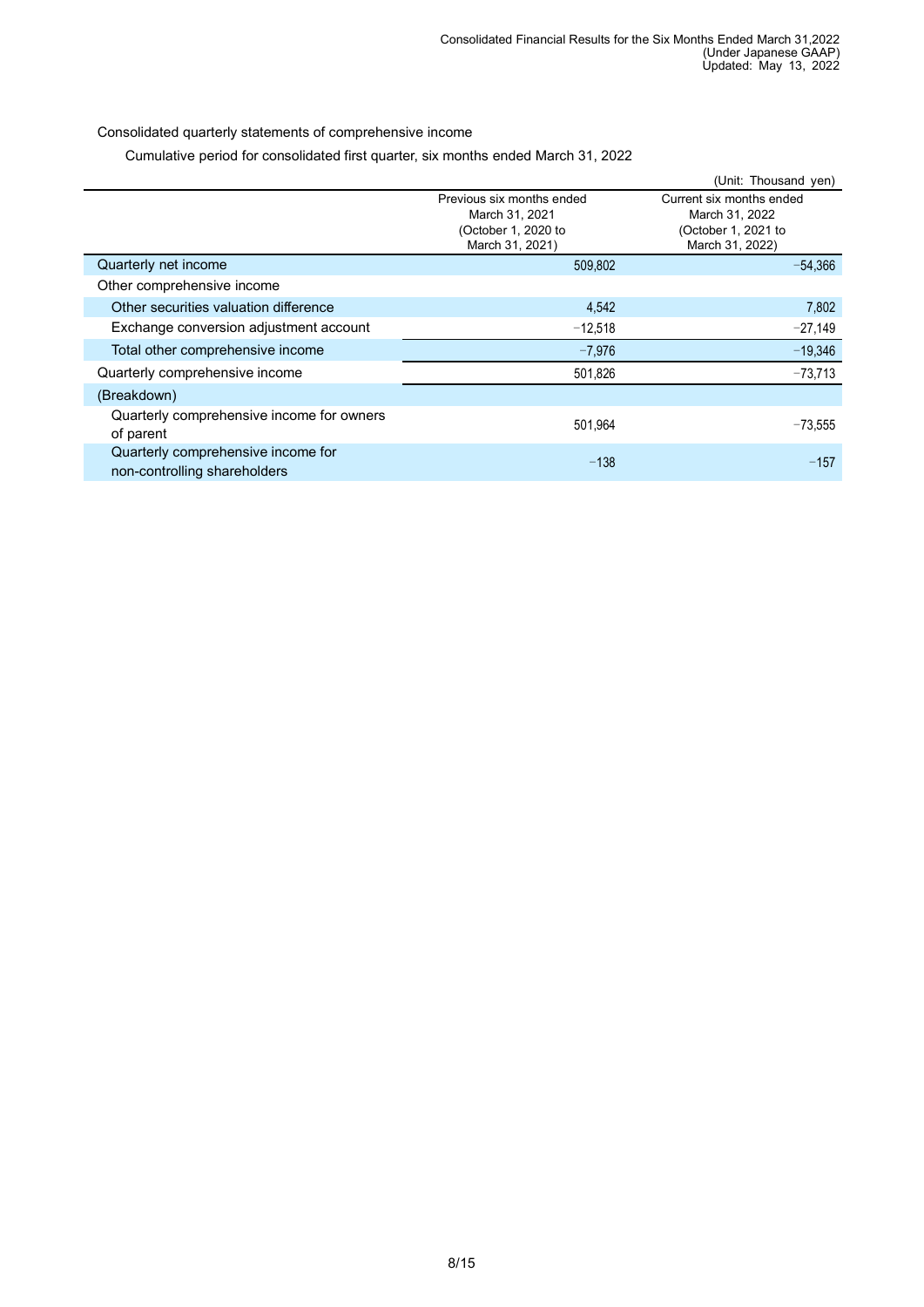# <span id="page-8-0"></span>(3) Consolidated Statements of Cash Flows

|                                                        | Previous six months ended             |                                                                   |
|--------------------------------------------------------|---------------------------------------|-------------------------------------------------------------------|
|                                                        | March 31, 2021<br>(October 1, 2020 to | Current six months ended<br>March 31, 2022<br>(October 1, 2021 to |
|                                                        | March 31, 2021)                       | March 31, 2022)                                                   |
| Cash flows from operating activities                   |                                       |                                                                   |
| Quarterly net income before tax adjustments            | 555,411                               | $-38,405$                                                         |
| Depreciation and amortization                          | 84,814                                | 75,243                                                            |
| Amortization of goodwill                               | 42,069                                | 63,349                                                            |
| Increase in allowance for loss on transfer             | $-8,335$                              |                                                                   |
| Interest and dividend income                           | $-1,545$                              | $-550$                                                            |
| Interest expense                                       | 4,395                                 | 7,938                                                             |
| Loss on disposal of fixed assets                       | 1,730                                 |                                                                   |
| Loss on sales of securities                            |                                       | $-351$                                                            |
| Net unrealized losses on marketable securities         |                                       | 2,068                                                             |
| Loss on store closures                                 |                                       | 13,037                                                            |
| Net loss on step acquisitions                          | $-238,106$                            |                                                                   |
| Increase (Decrease) in trade receivables               | $-69,383$                             |                                                                   |
| Change in trade receivables and contract<br>assets     |                                       | $-469,633$                                                        |
| Increase (Decrease) in inventories                     | 6,658                                 | $-63,126$                                                         |
| Increase (Decrease) in marketable securities           | 14,954                                |                                                                   |
| Increase (Decrease) in notes and accounts              | $-20,780$                             | 11,635                                                            |
| payable-trade                                          |                                       |                                                                   |
| Increase (Decrease) in accrued liabilities             | 70,208                                | 13,052                                                            |
| Increase (decrease) in accrued consumption<br>taxes    | 21,572                                | $-61,439$                                                         |
| Foreign exchange losses                                | $-13,286$                             | $-28,271$                                                         |
| Other                                                  | 109,744                               | $-88,781$                                                         |
| Subtotal                                               | 560,123                               | $-564,234$                                                        |
| Interest and dividends received                        | 1,545                                 | 10,429                                                            |
| Interest payments                                      | $-5,126$                              | $-6,904$                                                          |
| Income taxes paid or refunded                          | 27,282                                | $-87,849$                                                         |
| Cash flows from operating activities                   | 583,824                               | $-648,558$                                                        |
| Cash flows from investing activities                   |                                       |                                                                   |
| Payments for acquisition of tangible fixed asset       | $-4,484$                              | $-5,731$                                                          |
| Payments for acquisition of intangible fixed<br>assets | $-778$                                | $-13,454$                                                         |
| Payments for purchase of investment securities         |                                       | $-5,000$                                                          |
| Proceeds from sales of investment securities           |                                       | 62,534                                                            |
| Proceeds from collection of loans receivable           | 168                                   | 384                                                               |
| Payments for guarantee deposits                        | $-8,040$                              |                                                                   |
| Proceeds from collection of guarantee deposits         | 14,002                                |                                                                   |
| Payments for acquisition of shares of affiliated       |                                       |                                                                   |
| companies                                              | $-27,158$                             |                                                                   |
| Other                                                  | $-1,294$                              |                                                                   |
| Cash flows from investing activities                   | $-27,584$                             | 38,732                                                            |
| Cash flows from financing activities                   |                                       |                                                                   |
| Repayment of short-term loans payable                  |                                       | $-100,000$                                                        |
| Proceeds from issuance of stock                        |                                       | 73,977                                                            |
| Payments for purchase of treasury stock                | $-2$                                  | $-6$                                                              |
| Payments for redemption of bonds                       | $-50,000$                             | $-50,000$                                                         |
| Dividends paid                                         | $-136,017$                            | $-168,208$                                                        |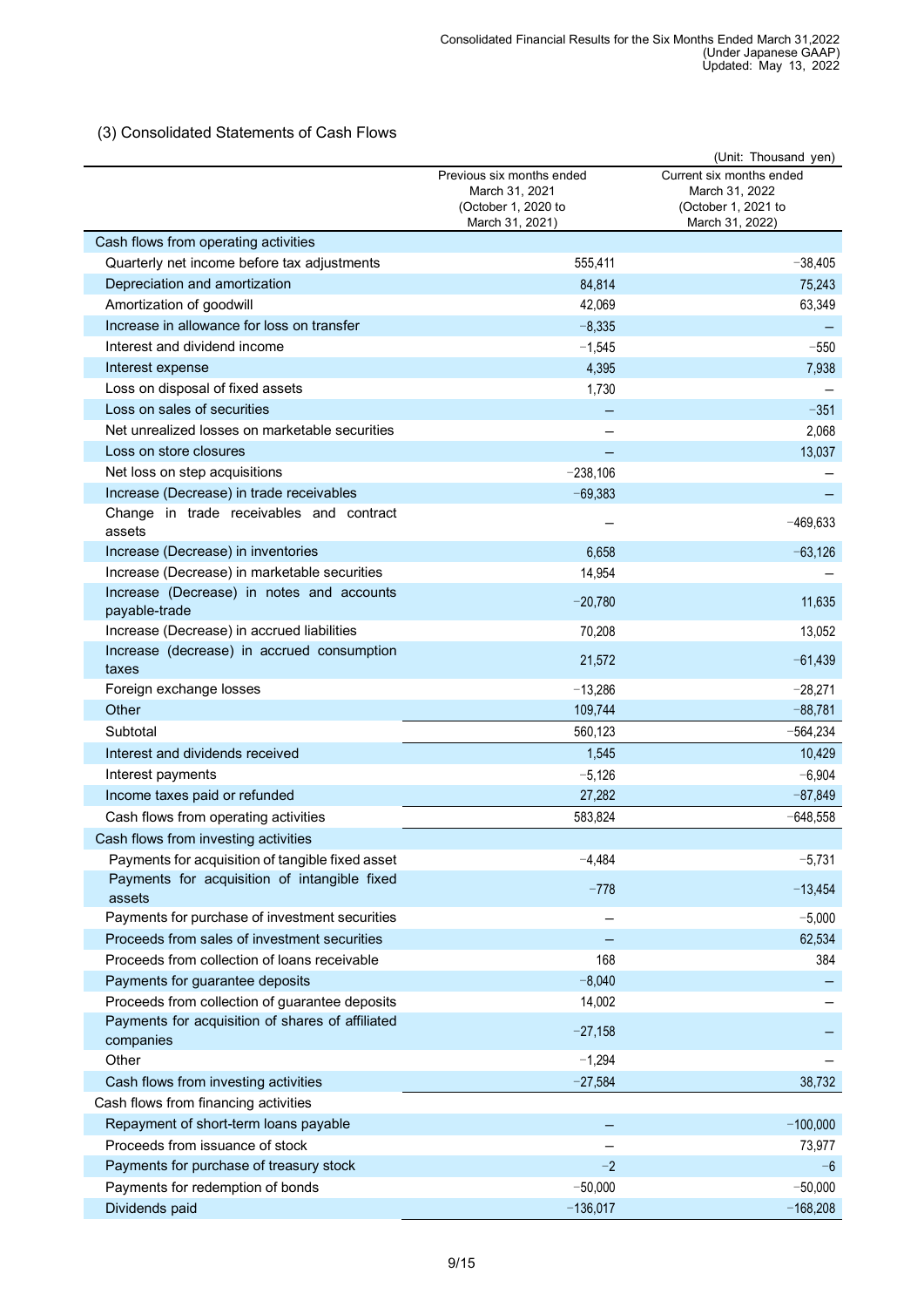|                                                 |                           | (Unit: Thousand yen)     |
|-------------------------------------------------|---------------------------|--------------------------|
|                                                 | Previous six months ended | Current six months ended |
|                                                 | March 31, 2021            | March 31, 2022           |
|                                                 | (October 1, 2020 to       | (October 1, 2021 to      |
|                                                 | March 31, 2021)           | March 31, 2022)          |
| Cash flows from financing activities            | $-186.019$                | $-244,238$               |
| Net increase in cash and cash equivalents       | 370,220                   | $-854,064$               |
| Cash and cash equivalents at beginning of year  | 1,789,340                 | 2,081,361                |
| Increase in cash and cash equivalents resulting | 147.283                   |                          |
| from merger                                     |                           |                          |
| Cash and cash equivalents at end of period      | 2,306,844                 | 1,227,297                |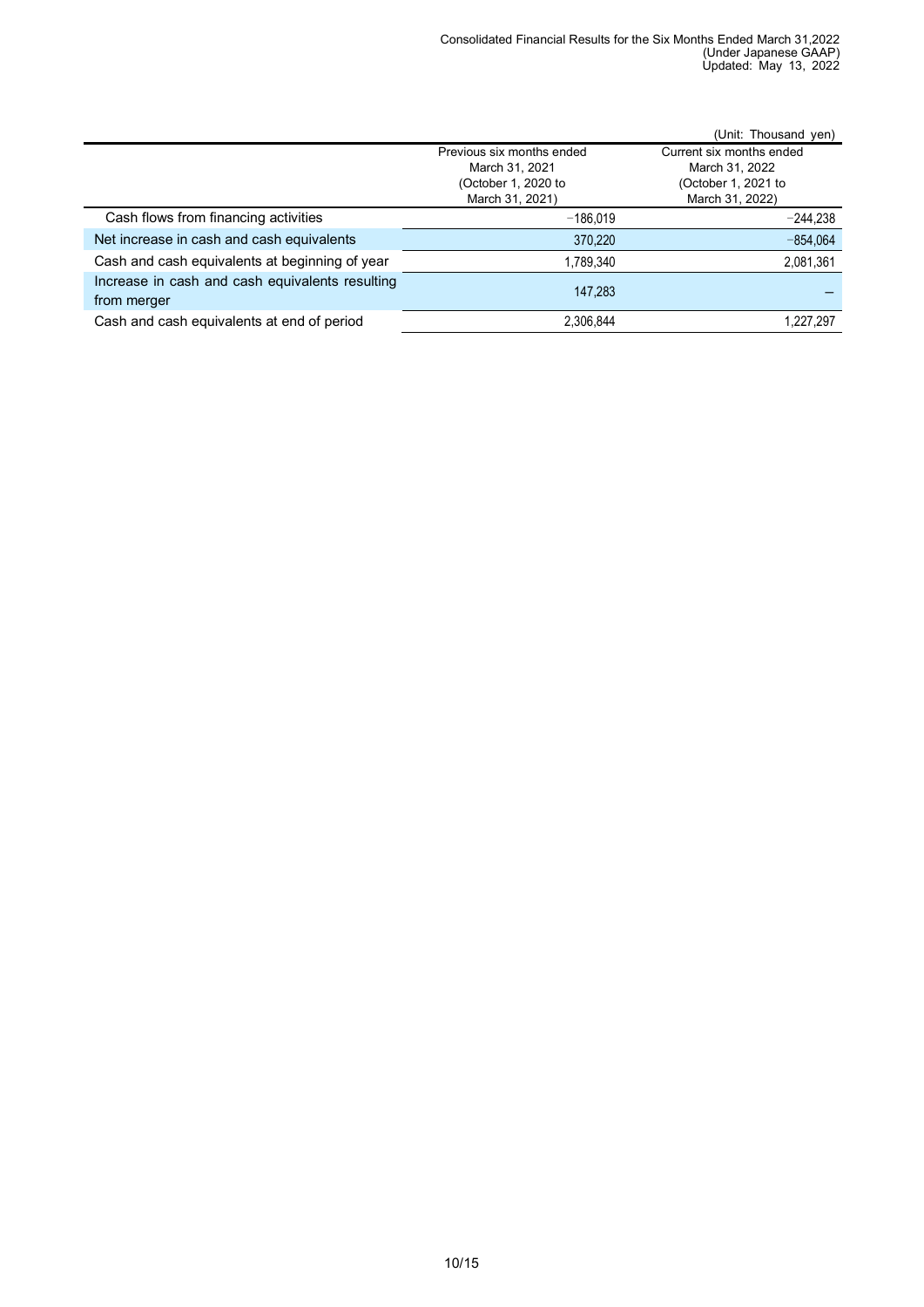### <span id="page-10-2"></span><span id="page-10-1"></span><span id="page-10-0"></span>(4) Notes on quarterly consolidated financial statements

(Notes on going concern assumptions) Nothing applicable.

#### <span id="page-10-3"></span>(Notes on significant changes in the amount of shareholders' equity)

In the first quarter consolidated accounting period, in accordance with the resolution of the Board of Directors meeting held on November 12, 2021, and pursuant to the provisions of Article 452, Article 459, Paragraph 1, Item 3 of the Companies Act and Article 38 of the Company's Articles of Incorporation, other capital surplus was reduced by 41,279 thousand yen and then transferred to retained earnings brought forward. In addition, capital stock and capital reserve increased by 42,571 thousand yen and 42,571 thousand yen, respectively, as a result of the exercise of stock acquisition rights. Furthermore, capital surplus decreased by 168,208 thousand yen due to the payment of dividends from capital surplus effective December 8, 2021. As a result, capital stock and capital surplus amounted to 1,706,476 thousand yen and 3,712,343 thousand yen, respectively, at the end of the second quarter of the current fiscal year.

## <span id="page-10-4"></span>(Change in accounting policy)

Application of Accounting Standard for Revenue Recognition, etc.

The "Accounting Standard for Revenue Recognition" (ASBJ Statement No. 29, March 31, 2020. (hereinafter referred to as the "Accounting Standard for Revenue Recognition"). and others are applied from the beginning of the first quarter of the current fiscal year, and revenue is recognized at the amount expected to be received in exchange for the promised goods or services when control of the promised goods or services is transferred to the customer.

As a result, for made-to-order software development contracts, the Company previously applied the percentageof-completion method if the outcome of the construction activity could be estimated reliably, and applied the completed-contract method for other contracts. Effective from the first quarter of the fiscal year ending December 31, 2021, the Company and its consolidated subsidiaries changed the method of recognizing revenue over a certain period of time as the performance obligation to transfer goods or services to customers is satisfied, if control over the goods or services is transferred to the customers over a certain period of time. For performance obligations to be satisfied over a specified period of time, if the degree of progress toward satisfying the performance obligation cannot be reasonably estimated at the initial stage of the contract, the Company does not recognize revenue at the initial stage of the contract but recognizes revenue when the degree of progress can be reasonably estimated.

In addition, some made-to-order software development contracts that are determined to be a single performance obligation as a whole, although the contract with the customer is divided into processes, are combined and revenue is recognized over a certain period of time based on a reasonable estimate of the degree of progress.

The measurement of progress toward satisfying performance obligations is based on the percentage of development costs incurred by the end of each reporting period to the total expected development costs. For software development contracts with a very short period of time between the transaction start date and the point in time when the performance obligation is expected to be fully satisfied, an alternative treatment is applied, whereby revenue is not recognized over a specified period of time and revenue is recognized when the performance obligation is fully satisfied.

The Company has followed the transitional treatment stipulated in the proviso of Paragraph 84 of the Accounting Standard for Revenue Recognition, and the cumulative effect of retrospective application of the new accounting policy prior to the beginning of the first quarter of the current fiscal year has been adjusted to retained earnings at the beginning of the first quarter of the current fiscal year, and the new accounting policy has been applied to the beginning balance of the current fiscal year. The cumulative effect of the retrospective application of the new accounting policy prior to the beginning of the first quarter of the current fiscal year is added to or deducted from retained earnings at the beginning of the first quarter of the current fiscal year, and the new accounting policy is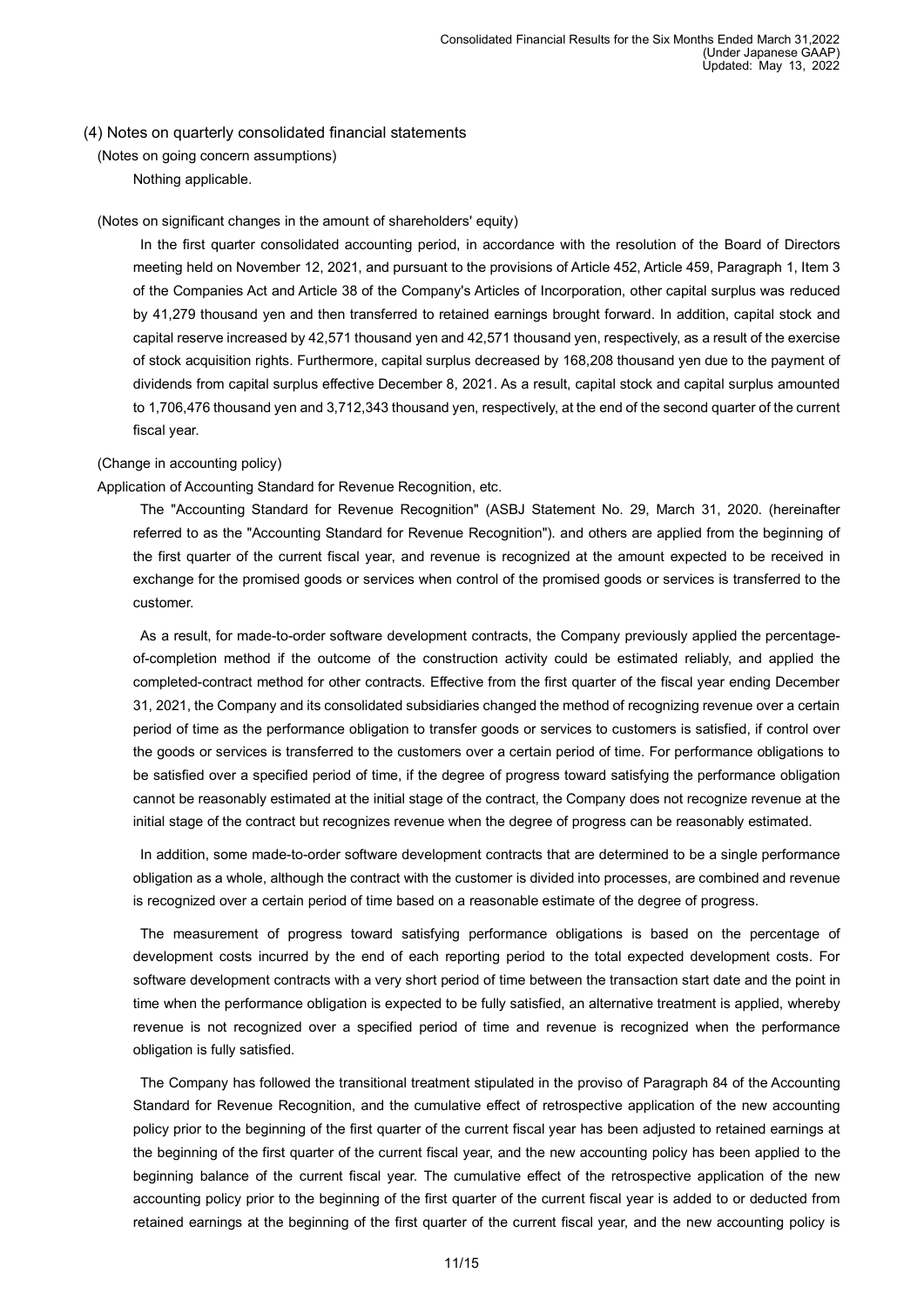applied from the beginning balance of the said period.

As a result, net sales increased 2,091 thousand yen, and operating loss, ordinary loss, and loss before income taxes and minority interests each decreased 2,091 thousand yen in the first half of the current fiscal year. In addition, the balance of retained earnings at the beginning of the period increased by 1,693 thousand yen.

Due to the application of the revenue recognition accounting standard, "Notes and accounts receivable," which was presented in "Current assets" in the consolidated balance sheet for the previous consolidated fiscal year, is included in "Notes, accounts receivable and contract assets" from the first quarter of the consolidated fiscal year under review. In accordance with the transitional treatment prescribed in Paragraph 89-2 of the Accounting Standard for Revenue Recognition, no reclassification has been made for the previous consolidated fiscal year using the new presentation.

## (Application of Accounting Standards for Calculation of Fair Value, etc.)

The "Accounting Standard for Calculation of Fair Value" (ASBJ Statement No. 30, July 4, 2019. ("Accounting Standard for Calculation of Fair Value"). The new accounting standard for fair value calculation, etc. is applied from the beginning of the first quarter of the fiscal year, and the transitional treatment stipulated in Paragraph 19 of the Accounting Standard for Fair Value Calculation and Paragraph 44-2 of the Accounting Standard for Financial Instruments (ASBJ Statement No. 10, July 4, 2019) is applied from the beginning of the first quarter of the fiscal year. In accordance with the transitional treatment prescribed in paragraph 2, the new accounting policy prescribed by the Accounting Standard for Fair Value Calculation will be applied prospectively. There is no impact on the quarterly consolidated financial statements.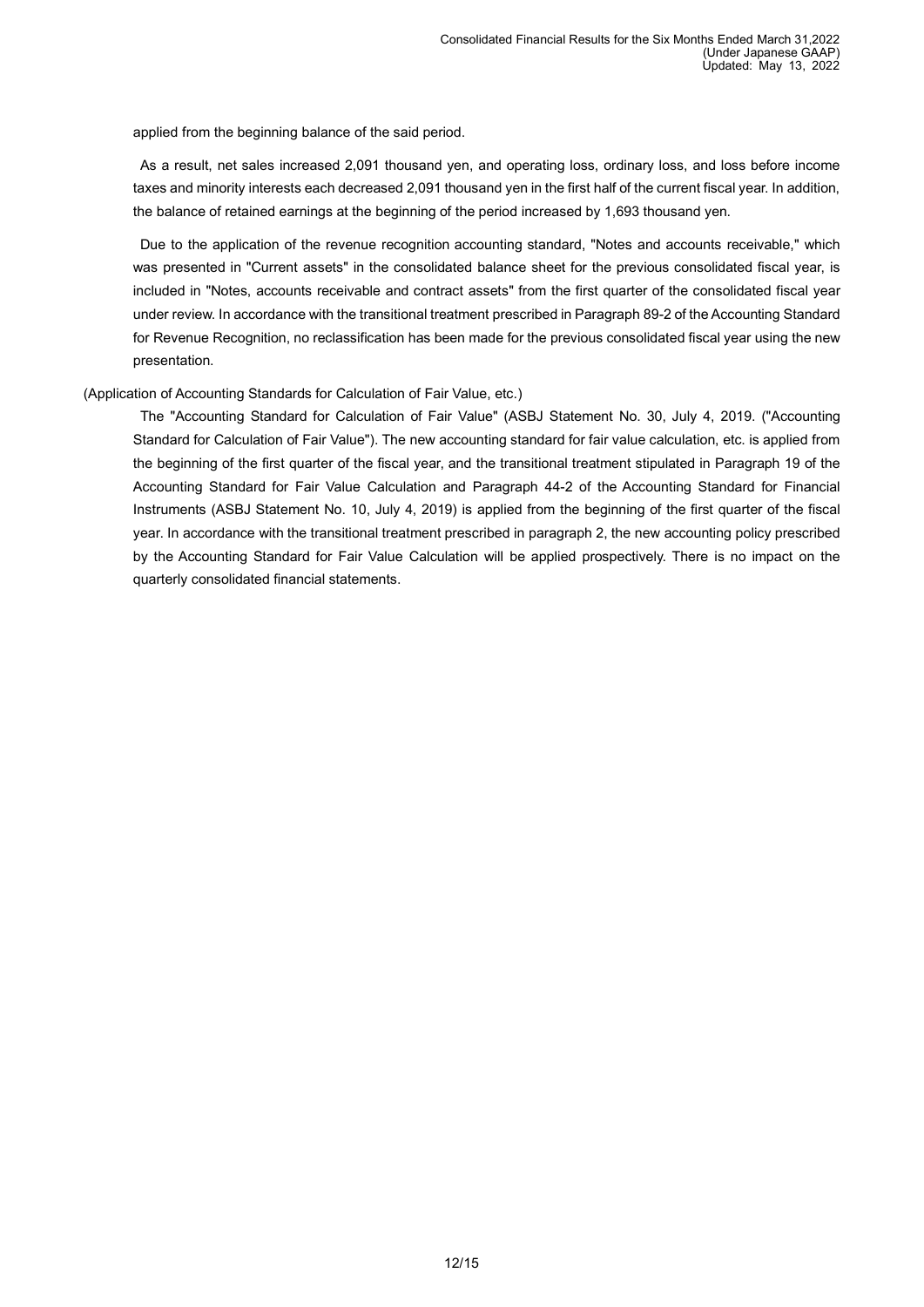# <span id="page-12-0"></span>(Information by Segment)

Segment Information

- I. Previous six months ended, from October 1, 2020 to March 31, 2021, consolidated period
	- 1. Information on the sales, profits or losses per reporting segment

|                                                  |                          |                                       |            |           |        | (Unit: Thousand yen) |
|--------------------------------------------------|--------------------------|---------------------------------------|------------|-----------|--------|----------------------|
|                                                  | <b>Reporting Segment</b> |                                       |            |           |        |                      |
|                                                  | Technology<br>business   | Open<br>Innovation<br><b>Business</b> | Investment | Subtotal  | Other* | Total                |
| Sales                                            |                          |                                       |            |           |        |                      |
| Sales to external customers                      | 1,877,940                | 415.834                               | 154.618    | 2,448,393 | 300    | 2,448,693            |
| Sales or transfers inside or<br>between segments | 3,783                    | 9,643                                 | –          | 13,426    |        | 13,426               |
| Subtotal                                         | 1,881,724                | 425,477                               | 154,618    | 2,461,819 | 300    | 2,462,119            |
| Segment profit or<br>Loss                        | 127,502                  | 133,259                               | 149,654    | 410,416   | 98     | 410,515              |

Note: \*"Other" refers to business segments not included as reporting segments.

2. Information on assets by reportable segment

(Significant increase in assets due to merger, etc.)

As of January 1, 2021, the Company merged with fabbit Co., Ltd. and took over the financial statements of fabbit Co., Ltd. and other assets, segment assets of the open innovation business increased by 1,658,172 thousand yen compared to the end of the previous fiscal year.

3. Difference between the total reported segment amount and the amount recorded in the quarterly consolidated income statement, and the main elements of the difference (related to the adjustment)  $(0, 0, 1)$  Thomas Section  $(0, 0, 1)$ 

|                                                                | (Unit: Thousand yen) |
|----------------------------------------------------------------|----------------------|
| Revenue                                                        | Amount               |
| Reporting segment subtotal                                     | 410.416              |
| "Other" revenue                                                | 98                   |
| Company-wide expenses*                                         | $-81.651$            |
| Operating income on quarterly consolidated income<br>statement | 328,863              |

Note: \*Company-wide expenses are general and administrative expenses that are not primarily attributable to the reporting segment.

4. Information on Impairment Loss on fixed assets and goodwill by reportable segment (Significant changes in the amount of goodwill)

As of January 1, 2021, the Company merged with fabbit Co., Ltd. and took over its financial statements, and goodwill of the Open Innovation Business increased by 1,108,572 thousand yen compared to the end of the previous fiscal year.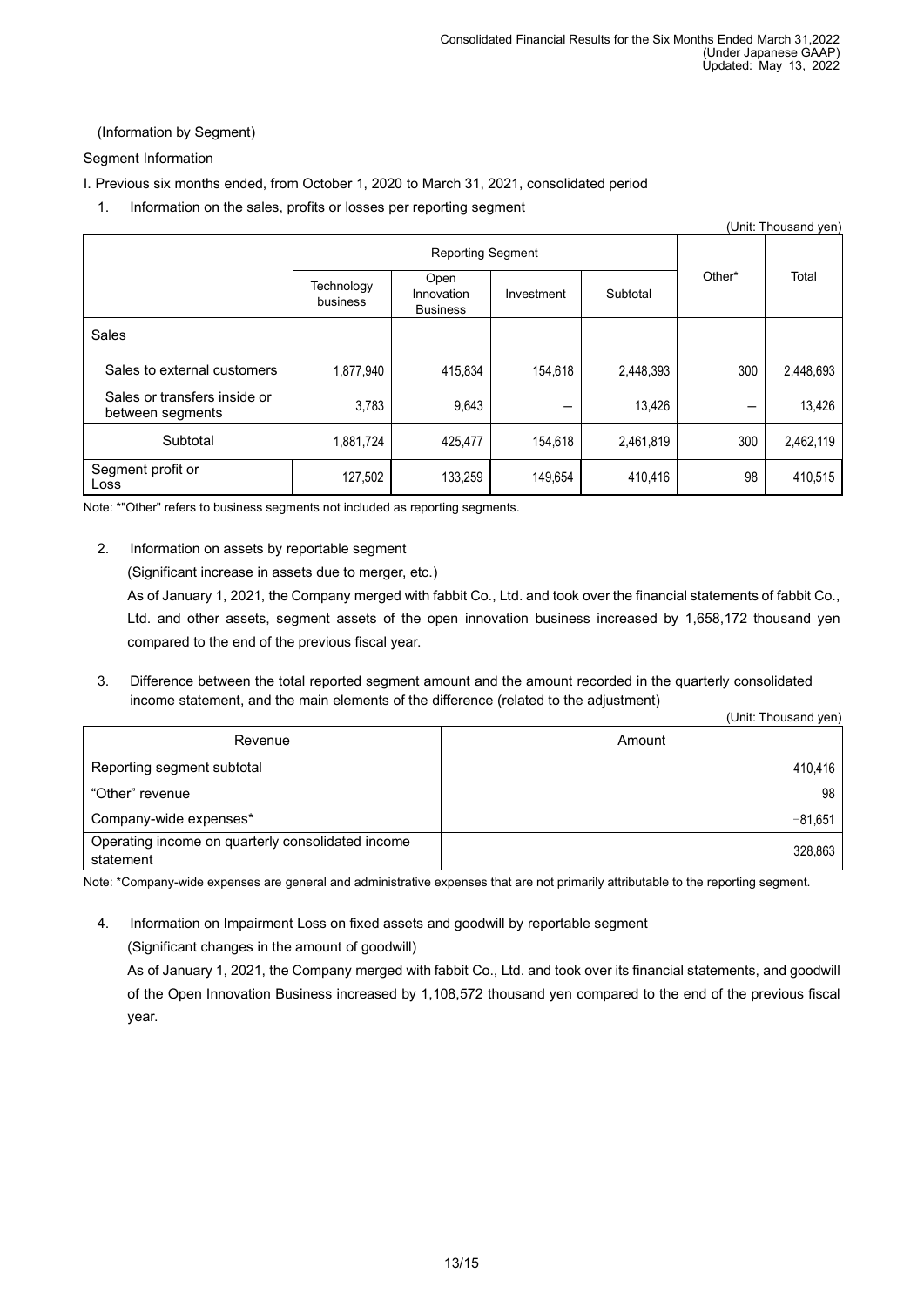# II. Current six months ended, from October 1, 2021 to March 31, 2022, consolidated period

1. Information on the sales, profits or losses per reporting segment

|                                                  |                          |                                    |           |        | (Unit: Thousand yen) |
|--------------------------------------------------|--------------------------|------------------------------------|-----------|--------|----------------------|
|                                                  | <b>Reporting Segment</b> |                                    |           |        |                      |
|                                                  | Technology<br>business   | Open Innovation<br><b>Business</b> | Subtotal  | Other* | Total                |
| Sales                                            |                          |                                    |           |        |                      |
| Sales to external customers                      | 1,666,798                | 551,044                            | 2,217,842 |        | 2,217,842            |
| Sales or transfers inside or<br>between segments | 112                      | 18,070                             | 18,182    | –      | 18,182               |
| Subtotal                                         | 1,666,911                | 569,114                            | 2,236,025 | –      | 2,236,025            |
| Segment profit or Loss                           | 85,436                   | $-21,839$                          | 63,596    | $-242$ | 63,354               |

Note: \*"Other" refers to business segments not included as reporting segments.

2. Difference between the total reported segment amount and the amount recorded in the quarterly consolidated income statement, and the main elements of the difference (related to the adjustment)

|                                                                | (Unit: Thousand yen) |
|----------------------------------------------------------------|----------------------|
| Profit                                                         | Amount               |
| Reporting segment subtotal                                     | 63,596               |
| "Other" profit                                                 | $-242$               |
| Company-wide expenses*                                         | $-90.249$            |
| Operating income on quarterly consolidated income<br>statement | $-26.894$            |

Note: \*Company-wide expenses mainly consist of general administration expenses not attributable to any particular reporting segment.

### III. Matters related to changes in reportable segments, etc.

Effective from the first quarter of the current fiscal year, the "Investment Business" segment was discontinued due to a change in fund management policy.

As a result, the reporting segments were changed from the previous three segments of "Technology Business," "Open Innovation Business," and "Investment Business" to two segments of "Technology Business" and "Open Innovation Business."

As described in "Changes in Accounting Policies," the Company has applied the Accounting Standard for Revenue Recognition and other accounting standards from the beginning of the first quarter of the current fiscal year, and has changed its accounting method for revenue recognition, and therefore, the calculation method of profit or loss by business segment has been changed in the same manner.

As a result of this change, net sales and segment income of "Technology business" for the first half of the consolidated fiscal year under review increased by 2,091 thousand yen each, compared with those based on the previous method.